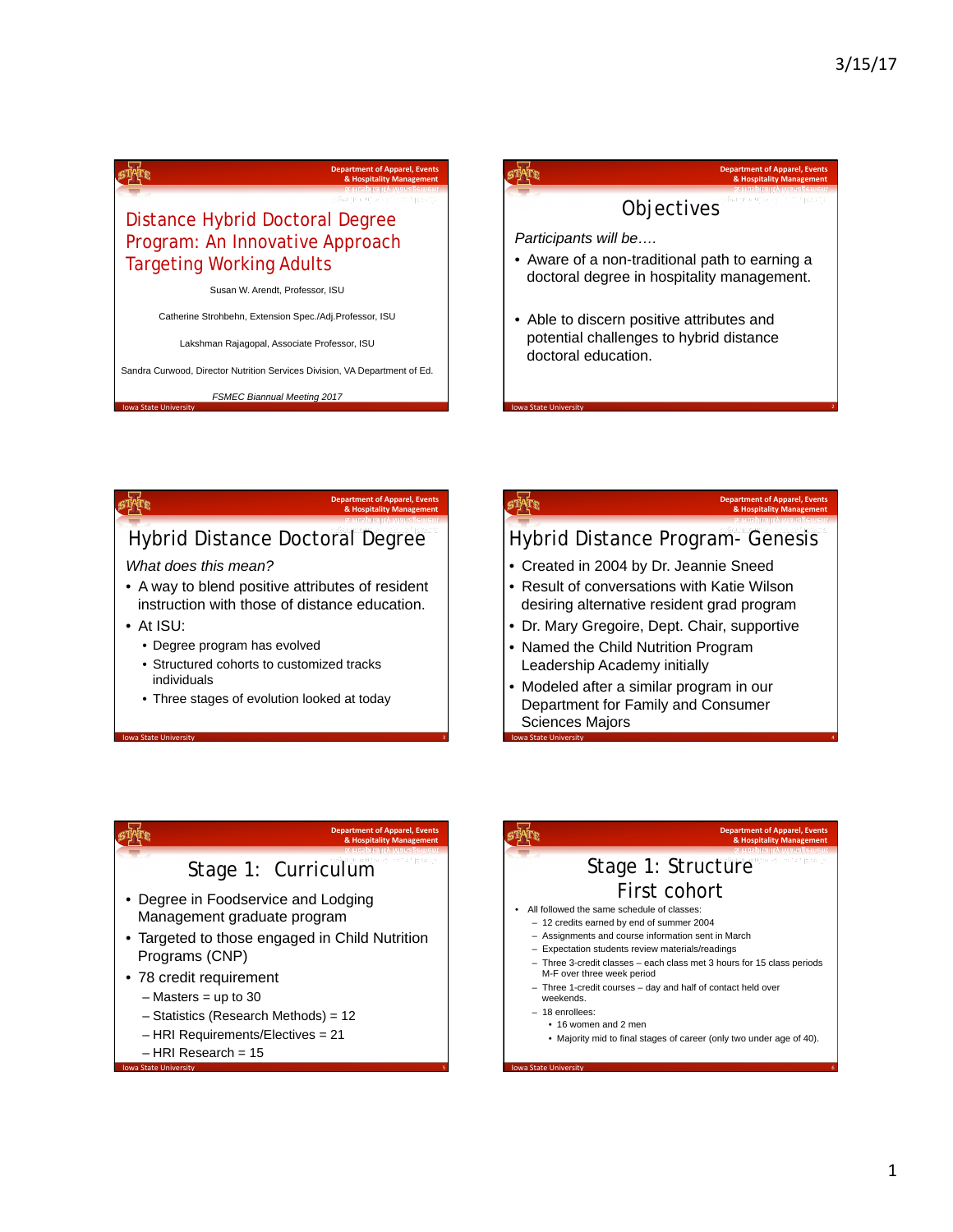### **Department of Apparel, Events A Hospitality Management** Learning Community Approach • Students were together most of time! • Three week residence stint in Ames • Department arranged a welcome social • A sorority house was leased: • Most took this option • Men on second floor • On own for meals

- Students created a Gant chart
- of assignments each class
- **10 Iowa State University And American Control of Control of Control of Control of Control of Control of Control of Control of Control of Control of Control of Control of Control of Control of Control of Control of Control**

|                       | <b>Department of Apparel, Events</b><br>& Hospitality Management                                  |
|-----------------------|---------------------------------------------------------------------------------------------------|
|                       | Stage 1: Structure (Cont.)                                                                        |
| and practitioners (2) | Year Two<br>• While still CNP title, applicants also<br>represented educators wishing to earn PhD |
|                       | • Second cohort had 5 students (4 women)                                                          |
|                       | • Some course overlap with first group                                                            |
|                       | • Structured schedules over three week period                                                     |
| apartment)            | • Department arranged housing at university<br>off campus apartments (3 or 4 per                  |





### **Department of Apparel, Event 8. Hospitality M**

### Stage 1: Lessons Learned

- Student feedback mostly positive
- Motivated group of learners

state,

- Lifelong relationships established
- Three week immersion difficult (real life)
- Changes proposed one week sessions and credit requirements reduced to 72 total

**11** Iowa State University **11** Iowa State University **11** 

### **Department of Apparel, Events<br><b>& Hospitality Management**

### Stage 2 (2006-2013): Curriculum

- In 2006, program broadened to be called Hospitality Leadership Academy
- Later, changed to Hospitality Management Distance Doctorate Program
- Moved to one week courses to allow for students to be on campus(e.g. only 2 weeks vs. 3 weeks)

12 Iowa State University **12 Iowa State University** 12 Iowa State University **12** 

- Weekends free (sometimes)
- 72 credits

**style**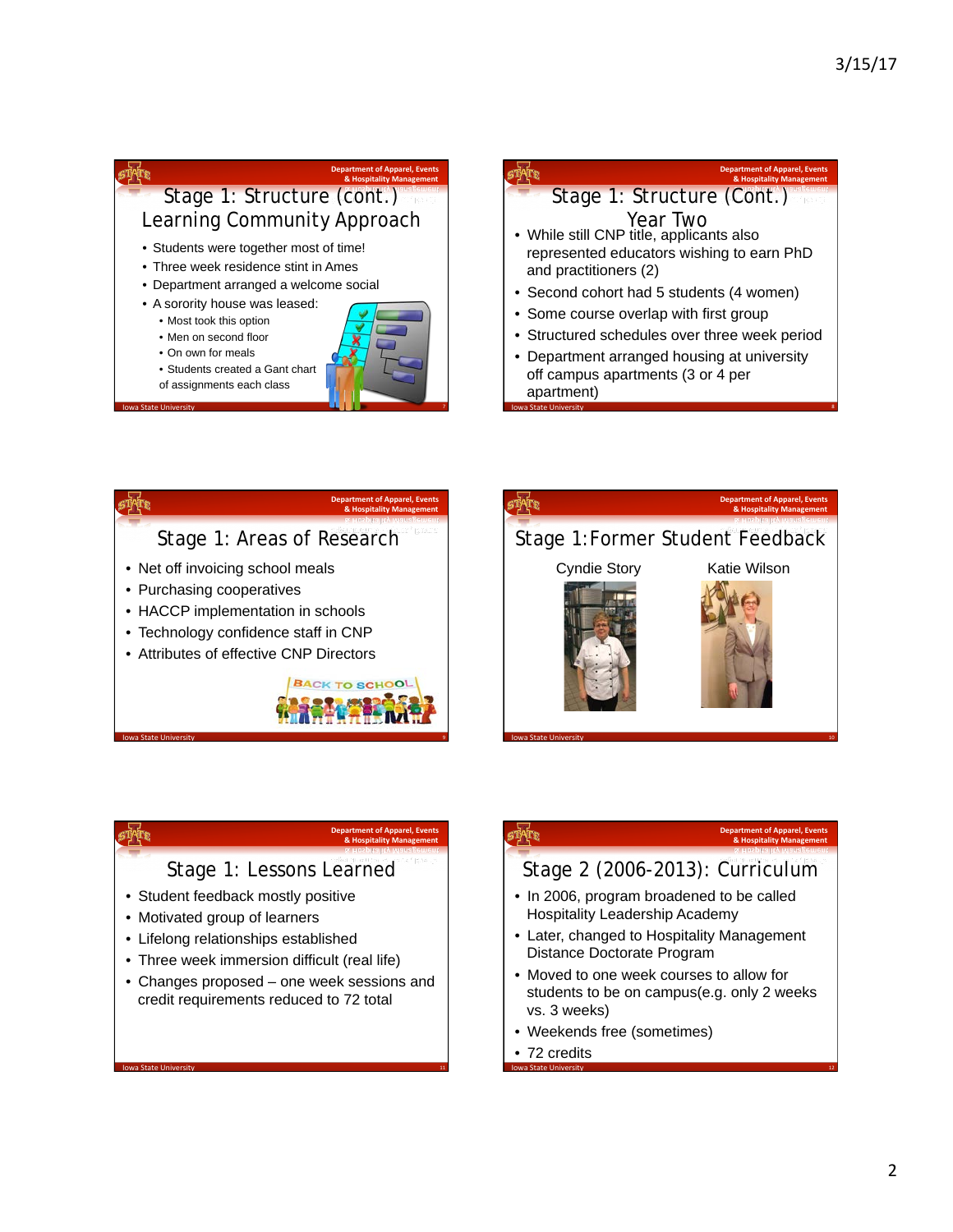### itatr. **Department of Apparel, Events 8. Hospitality Management** Stage 2: Structure • Cohorts of 5 to 8 students (held off new cohort if low numbers)

• Informal group leader, led "field trips"

• Cohort plus some "resident graduate students" in classes

together





14 Iowa State University **14** Iowa State University **14** Iowa State University

### **Department of Apparel, Events 8. Hospitality Management** Stage 2: Lessons Learned • Challenges getting past dissertation proposal stage

- Benefits to having resident and distance PhD students together in class
- Disconnect between on campus and away from campus
	- Student established informal "board" with leader

**15** Iowa State University **15 Iowa State University 15** 

– On-line group: Linked In Group

# **Department of Apparel, Events** ATE **8. Hospitality Management** December 2016 Graduation **16** Iowa State University **16 Iowa State University 16**

### **Department of Apparel, Event** timer **8. Hospitality Management** Stage 2: Personal Experiences: Dr. Curwood • Background

17 Iowa State University 17 Iowa State University 17 Iowa State University 17 Iowa State University 17 Iowa St

Work Experience Educational background

• Why ISU PhD Hybrid Program?

Distance program

- Rigor and Relevance
- Highly Respected Program
- Future Opportunities

# STATE **Department of Apparel, Event 8. Hospitality Man** Stage 2: Former Student Feedback Ryan Giffen

**18** Iowa State University **18** Iowa State University **18** 

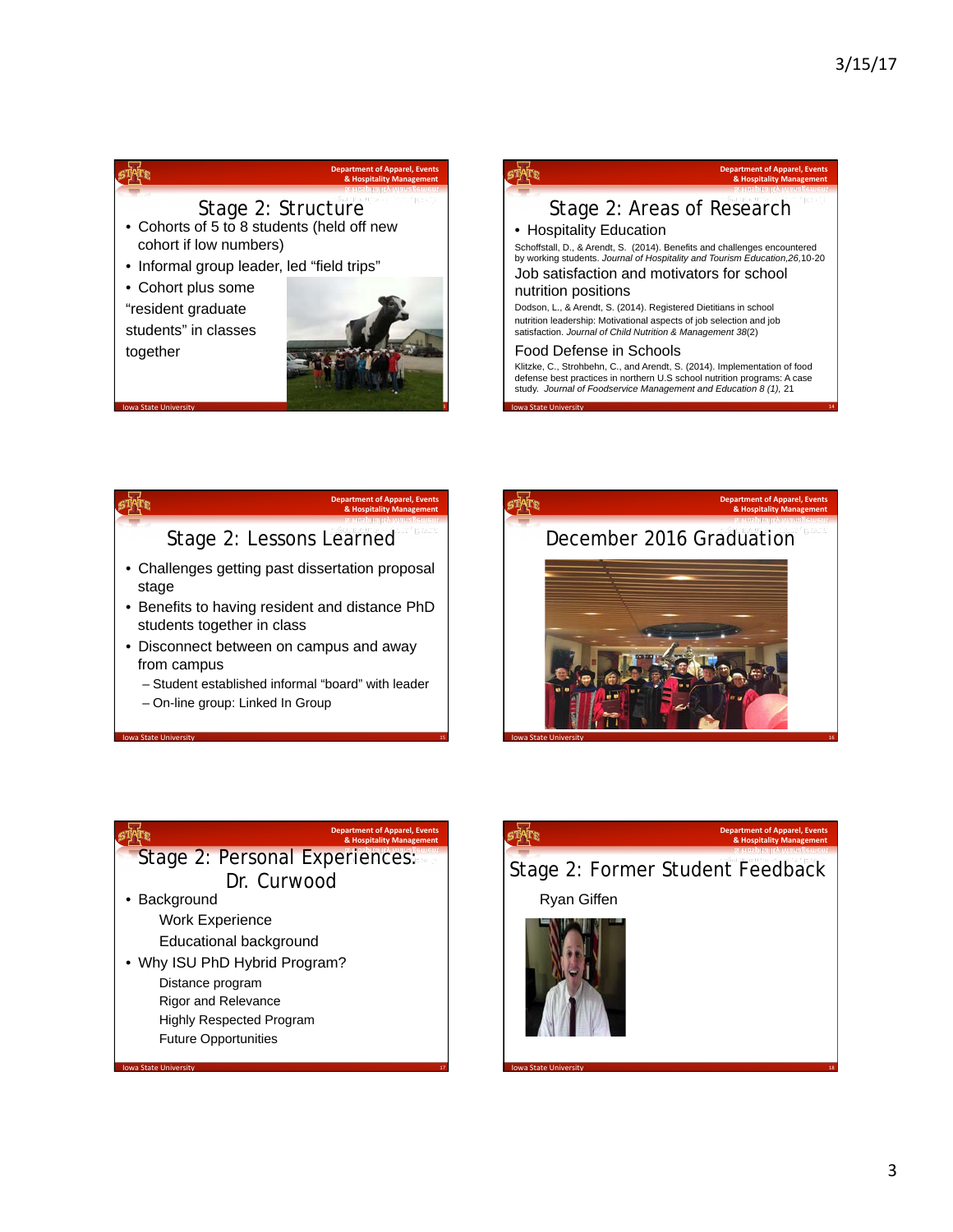## **Department of Apparel, Events<br>& Hospitality Management** Stage 3: 2014 – present **Structure**

- Smaller cohorts of 4-7
- Summer intensive coursework remains but some on-line
- Marketing continues to be primarily word of mouth from former graduates of the Program
- Greatest interest from those already in higher education field

|                        | Example: Summer 2017 On-Campus Schedule             |                                                                    |                               | Total Credits: 72             |                                                         |                               |                                            |
|------------------------|-----------------------------------------------------|--------------------------------------------------------------------|-------------------------------|-------------------------------|---------------------------------------------------------|-------------------------------|--------------------------------------------|
|                        | SUN                                                 | <b>MON</b>                                                         | TUF                           | <b>WFD</b>                    | <b>THURS</b>                                            | <b>FRI</b>                    | <b>SAT</b>                                 |
| Week 1<br>(June 4-10)  | Reception &<br>Introductory<br>course<br>(HSPM 505) | <b>HSPM 505 (2)</b><br>hours) and<br>HSPM 680<br>(FSM<br>Research) | HSPM 680<br>(FSM<br>Research) | HSPM 680<br>(FSM<br>Research) | HSPM 680<br>(FSM<br>Research)                           | HSPM 680<br>(FSM<br>Research) | <b>HSPM 638</b><br>(HRM)                   |
| Week 2<br>(June 11-17) | <b>HSPM 638</b><br>(HRM)                            | <b>HSPM 638</b><br>(HRM)                                           | <b>HSPM 638</b><br>(HRM)      | <b>HSPM 638</b><br>(HRM)      | AFSHM 510:<br>Part 1<br>(Quant.<br>Research<br>Methods) | <b>AESHM 510:</b><br>part 1   | HSPM 506<br>(Current<br>Issues)            |
| Week 3<br>(June 18-24) | <b>HSPM 506</b>                                     | AFSHM 510<br>(part 2)                                              | AFSHM 510<br>part 2)          | AFSHM 510<br>part 2)          | HSPM 604<br>(Prof.<br>writing)                          | HSPM 604                      | HSPM 604<br><b>(continues)</b><br>on line) |

time

wa State Uni

### **8. Hospitality Management**

nt of Ai

### Stage 3: Lessons Learned

- Changes and tweaks needed along the way to adjust to student demand and interests.
- Generally takes more faculty time to mentor from a distance as compared to on-campus
- Research methods and statistics most challenging – starting new qual. and quant courses this summer geared to our students. Will also include Apparel Distance PhD students

**21** Iowa State University **221** 

## pre

**TATE** 

## ROI: Impact of the Degree

- Positioned for new roles:
	- Janey Thornton and Katie Wilson Deputy Undersecretary USDA Food and Nutrition Services
	- Katie Wilson Director of the Institute of Child Nutrition
	- Donald Schoffstall Associate Prof. at Johnson and Wales

**22** Iowa State University **22** Iowa State University **22** Iowa State University

– Carol Longley and Beth Rice – Associate Professors at Western Illinois University and Murray State, respectively (now retired)

### **Department of Apparel, Events 8** Ho

### ROI: Impact of the Degree (cont).

"At the 2012 FSMEC meeting I learned about how to start a research club for undergraduates and I decided to do that. I found four students who were looking for a new challenge. Together we put together a proposal for a study that would build on my doctoral research. I was the first professor to ask to mentor four students at one time; the administrators were so surprised they didn't say no. I continued the study the next summer, but this time I was required to partner with another mentor if I wanted to work with four students again. FSMEC published our research in December 2016. Two students in our group presented posters at the National Conference on Undergraduate Research last spring and I attended with them as faculty mentor."

**Iowa State University** 23 **Iowa State University** 23

### **Department of Apparel, Events 8** Hospitality Man

**Department of Apparel, Events 8. Hospitality Management** 

# Some final comments from former students: • "The five weeks I spent on the beautiful ISU

- campus helped me form an identify as an ISU graduate" Carol Klitzke
- "Though primarily a teaching-focused institution, I have been able to maintain I fairly rigorous research agenda having just had my 11<sup>th</sup> publication accepted (or in print) in less than 4 years" Donald Schoffstall

**24** Iowa State University **24** Iowa State University **24**